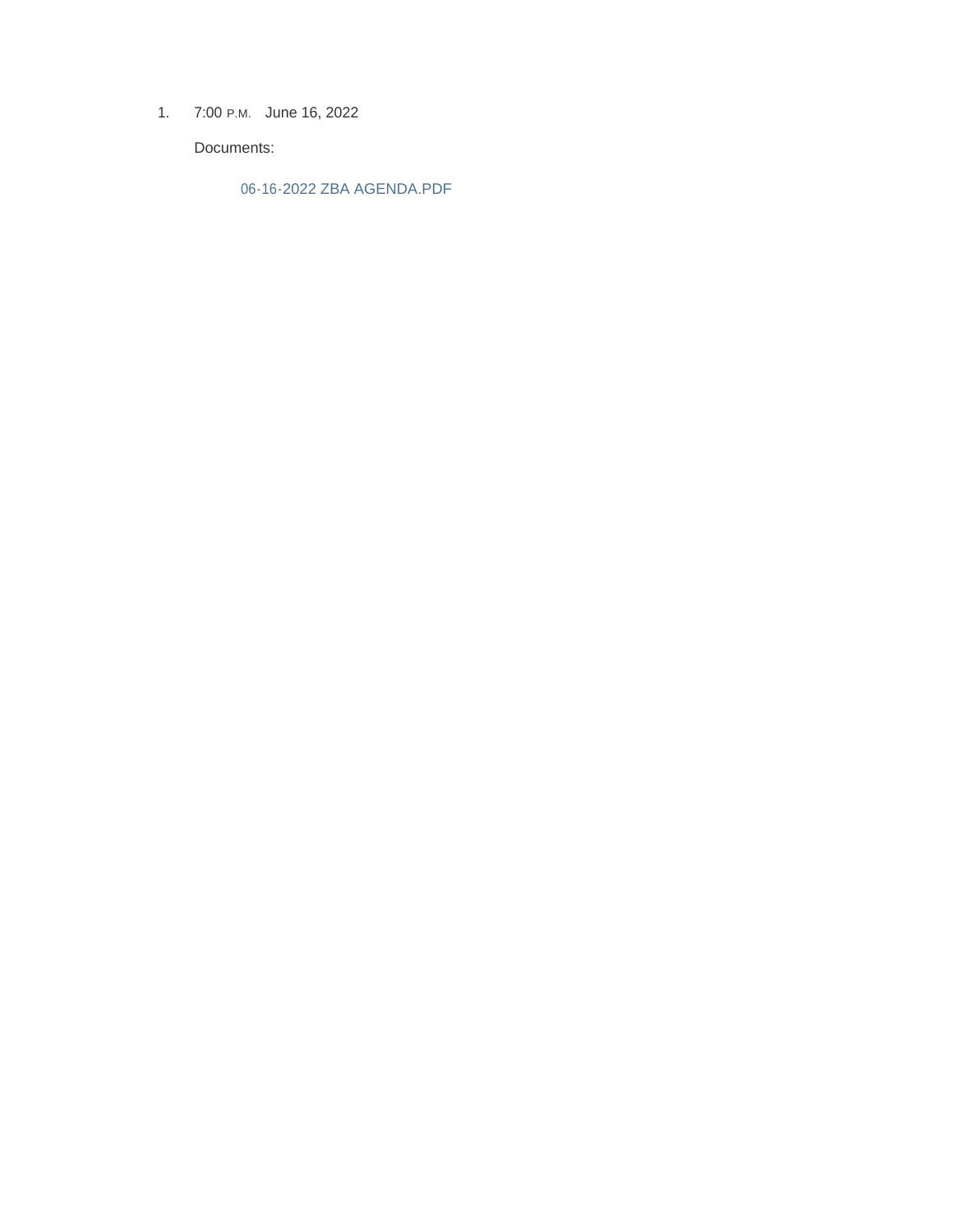Zoning Board of Appeals June 16, 2022 Page 1

## **VILLAGE OF PORT CHESTER ZONING BOARD OF APPEALS AGENDA June 16, 2022 / 7:00PM Justice Court 350 North Main Street, Port Chester, NY 10573**

#### **FINDINGS**

None

#### **PUBLIC HEARINGS**

#### **1. Case # 2022-0211**

| Port Chester OZ Fund III | Anthony Gioffre III, Esq. |
|--------------------------|---------------------------|
| 181 Westchester Avenue   | Cuddy & Feder, LLP        |
| Port Chester, NY 10573   | 445 Hamilton Avenue       |
|                          | White Plains, NY 10601    |

On the premises **140-150 Westchester Avenue** in the CD-6 Zoning District, being **Section: 142.30, Block: 2, Lot(s): 17 & 65** on the assessment map of the Town of Rye, New York the applicant is requesting area variance relief from the following provisions of the Village of Port Chester Character Based Code:

Section 345.405.N.1.v "Lots shall be limited to one curb cut per lot" The applicant is proposing 3 curb cuts

Section 345.405.N.2d "Any gates, arms, or booths must be set back at least 20 feet from the Frontage" The applicant proposes to locate its security grills within 20 feet of the Frontage

#### **2. Case #2022-0214**

44 Broad Street Owner, LLC Stephen Matri 271 Madison Avenue New York, NY 10016

On the premises **44 Broad Street**, located in the CD-6T Zoning District, being **Section: 142.22, Block: 2, Lot(s): 69, 70, 71, 72, 73, 74, 75** on the assessment map of the Town of Rye, New York the applicant is requesting three area variances relating to the location of curb cuts and a loading area. Specifically, in order to increase pedestrian safety and the convenience of vehicular ingress/egress to the Property, the Applicant is seeking to maintain: (i) two curb cuts on a single lot (one curb cut per lot is the maximum  $(\S$  345.405.N-4); (ii) a driveway width of 26